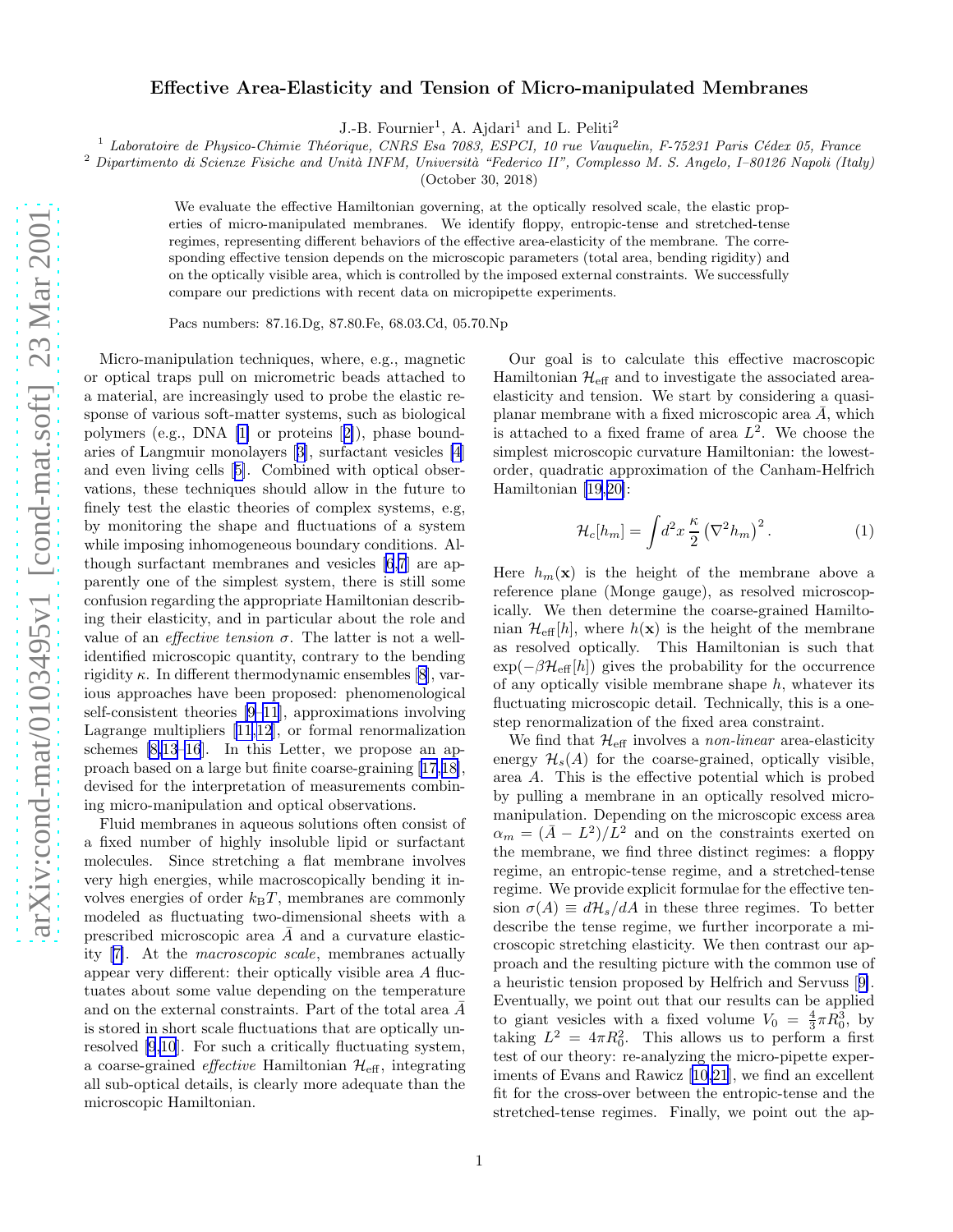<span id="page-1-0"></span>

FIG. 1. Membranes with a microscopic area  $\bar{A}$  and an optically visible area A, attached to a fixed frame of area  $\hat{L^2}$ . The effective, optically measurable tension of an initially "flat" membrane  $(b_1)$ , having a small microscopic excess area  $\alpha_m = (\bar{A} - L^2)/L^2$ , can be further increased by an external perturbation  $(b_2)$ . Similarly, an initially "floppy" membrane  $(a_1)$  can be externally led into a tense regime  $(a_2)$ .

proximations involved in our calculations and we propose several possible experiments.

The thermal fluctuations of a membrane of fixed microscopic area  $\bar{A} \simeq \int d^2x \left(1 + \frac{1}{2} \left(\nabla h_m\right)^2\right)$  are described by the partition function

$$
Z = \int \mathcal{D}[h_m] \,\delta\bigg(L^2 + \int d^2x \, \frac{1}{2} \left(\nabla h_m\right)^2 - \bar{A}\bigg) \, e^{-\beta \mathcal{H}_c}.\tag{2}
$$

We perform the decomposition  $h_m(\mathbf{x}) = h(\mathbf{x}) + h^>(\mathbf{x}),$ in which  $h(\mathbf{x})$  (in gray in Fig. 1) has wavevectors in the range  $0 < q < \Lambda$ , where  $\Lambda$  corresponds to the experimental limit of resolution, e.g., optical, and  $h^>(\mathbf{x})$ has wavevectors in the range  $\Lambda < q < \Lambda_0$ , where  $\Lambda_0$  is a molecular cutoff. Splitting the integration as  $\mathcal{D}[h_m] = \mathcal{D}[h]\mathcal{D}[h^>]$ , and writing the delta-function in Fourier space, we can rewrite Eq. (2) as

$$
Z = \int \mathcal{D}[h] \exp \{-\beta \left[ \mathcal{H}_c[h] + \mathcal{H}_s(A) \right] \} \tag{3}
$$

where  $A[h] = L^2 + \int d^2x \frac{1}{2} (\nabla h)^2$  is the optically visible area, and

$$
\mathcal{H}_s(A) = -\frac{1}{\beta} \ln \int_{-i\infty}^{i\infty} d\lambda \exp\left[-\lambda \left(\bar{A} - A\right) -\frac{L^2}{2} \int_{\mathbf{q}^>} \ln\left(\beta \kappa q^4 - \lambda q^2\right)\right]. \tag{4}
$$

This defines the effective Hamiltonian at the optical scale  $\mathcal{H}_{\text{eff}}[h] = \mathcal{H}_c[h] + \mathcal{H}_s(A[h])$ . In the thermodynamic limit, the above integral can be evaluated at the saddle point:



FIG. 2. Coarse-grained area-elasticity  $\mathcal{H}_s(A)$  as a function of the apparent area A. Since  $A > L^2$ , the hatched region is physically unaccessible. Depending on the microscopic excess area, the membrane is initially floppy  $(a_1)$  or tense  $(b_1)$ . Further stretching can be externally induced  $(a_2, b_2)$ . The floppy membrane  $(a_1)$  can, e.g., be led into a state of tension  $(a_2)$ similar to that of the unperturbed tense one  $(b_1)$ .

$$
\mathcal{H}_s(A) \simeq \frac{\lambda_s}{\beta} \left( \bar{A} - A \right) + \frac{L^2}{2\beta} \int_{\mathbf{q}^>} \ln \left( \beta \kappa q^4 - \lambda_s q^2 \right), \quad (5)
$$

with  $\lambda_s$  the solution of  $\bar{A} - A = \frac{1}{2}L^2 \int_{\mathbf{q} >} (\beta \kappa q^2 - \lambda_s)^{-1}$ . The effective tension for an optical area A,  $\sigma(A) \equiv$  $d\mathcal{H}_s/dA = -\lambda_s/\beta$ , is thus related to the area stored in the sub-optical modes by:

$$
\frac{\bar{A} - A}{L^2} \simeq \frac{1}{8\pi\beta\kappa} \ln \frac{\kappa\Lambda_0^2 + \sigma}{\kappa\Lambda^2 + \sigma}.
$$
 (6)

Integrating, we obtain an explicit formula for the surface potential (see Fig. 2):

$$
\mathcal{H}_s(A) = \frac{L^2 \Lambda_0^2}{8\pi \beta} \left[ \left( \frac{\Lambda^2}{\Lambda_0^2} - 1 \right) \ln \left( e^X - 1 \right) + X \right], \tag{7}
$$

where  $X = 8\pi\beta\kappa(\bar{A} - A)/L^2$ .  $\mathcal{H}_s(A)$  has a minimum for

$$
A^* = \bar{A} - \frac{L^2}{4\pi\beta\kappa} \ln \frac{\Lambda_0}{\Lambda},\tag{8}
$$

at which the tension  $\sigma$  vanishes. For  $A < A^*$ , the tension saturates to the *negative* value  $\sigma \simeq -\kappa \Lambda^2$ , while for  $A \to \bar{A}^-$  it diverges as  $\sigma \simeq (\Lambda_0^2 L^2)/[8\pi\beta(\bar{A}-A)]$ , as a consequence of the prescribed microscopic area  $\overline{A}$ .

Floppy and tense regimes.  $-$  A crucial remark is that the optical area A cannot be smaller than the frame area  $L^2$ , which results in two possibilities (Fig. 2). If the microscopic excess area  $\alpha_m = (\bar{A} - L^2)/L^2$  is larger than

$$
\alpha_m^c = \frac{1}{4\pi\beta\kappa} \ln \frac{\Lambda_0}{\Lambda},\tag{9}
$$

we have  $A^* > L^2$  and the minimum of  $\mathcal{H}_s(A)$  is indeed physically realizable [Fig.  $2(a_1)$ ]. The coarse-grained unperturbed membrane is then in a *floppy* state [Fig. 1  $(a_1)$ ], in which the tension has a vanishing optimal value.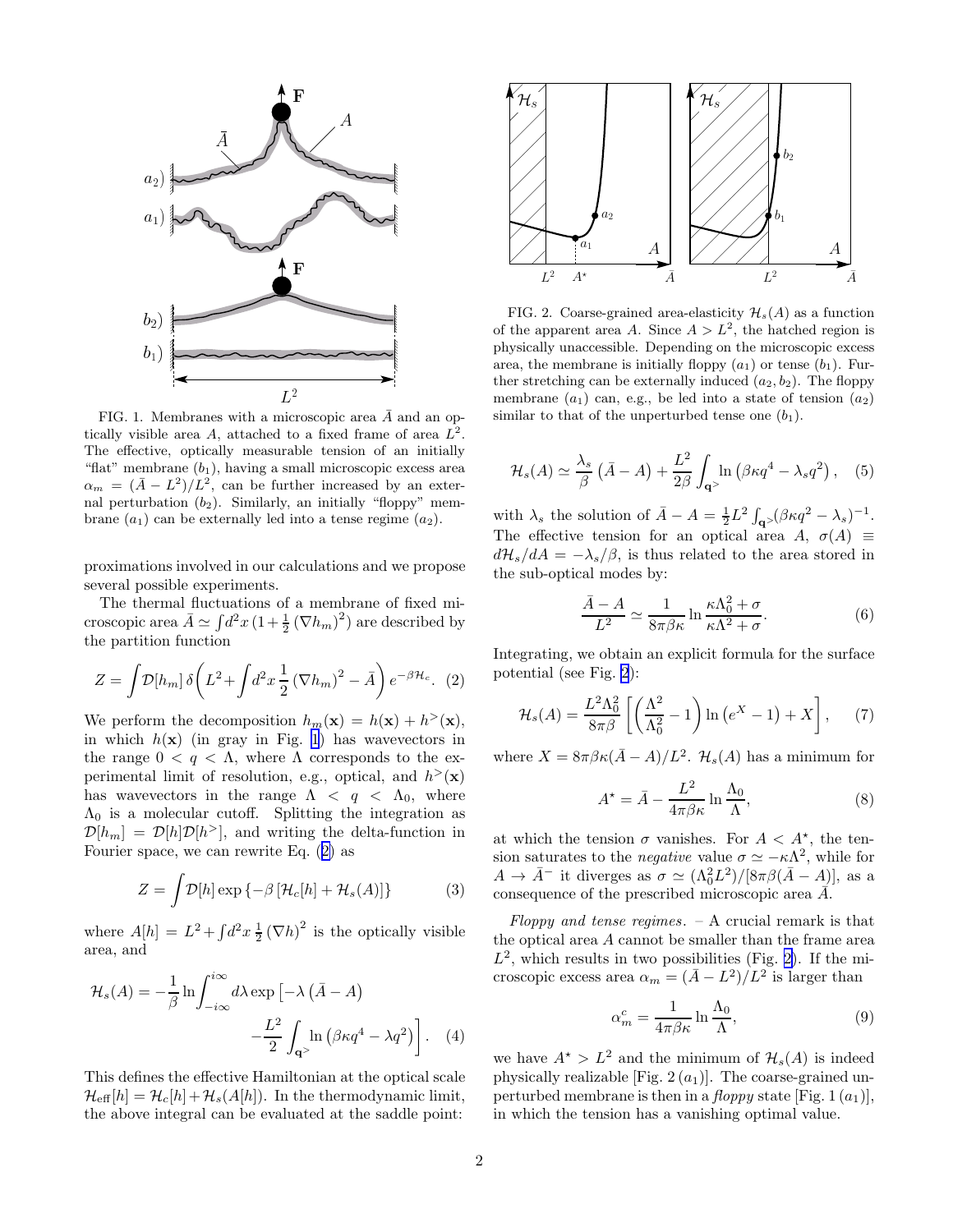<span id="page-2-0"></span>Conversely, if the attachment to the frame results in  $\alpha_m<\alpha_m^c,$  the unphysical hatched region of Fig. [2](#page-1-0) comes to the right of the minimum, and the zero-tension state is no longer accessible. The unperturbed coarse-grained membrane finds then its minimum energy in a tense, optically flat state, with  $A = L^2$  [see Figs. 2(b<sub>1</sub>) and  $1(b_1)$ . Two tense regimes are however possible: (i) when  $\kappa \Lambda^2 \ll \sigma \ll \kappa \Lambda_0^2$ , the membrane is in an *entropic-tense* state with (still in the flat state):

$$
\sigma_0 \simeq \kappa \Lambda_0^2 \, \exp\left(-8\pi \beta \kappa \alpha_m\right),\tag{10}
$$

according to Eq. [\(6](#page-1-0)). While  $\kappa \Lambda_0^2$  compares with ordinary liquids tensions, the exponential reduction factor in Eq. (10) leads to extraordinary small values of membrane tensions, in line with many observations [\[7](#page-3-0),[22](#page-3-0)]. (ii) When σ compares with  $\kappa \Lambda_0^2$ , due to the smallness of  $\alpha_m$ , the membrane is in a *stretched-tense* regime, where the tension describes the divergence of  $\mathcal{H}_s$  for  $A \to A^-$ , i.e.,  $\sigma \simeq \Lambda_0^2/(8\pi\beta\alpha_m)$ . (This behavior will be corrected next by the introduction of a microscopic streching elasticity.) A remarkable point is that in the tense states,  $\sigma$  is independent of the coarse-graining scale, Λ. Besides, since  $\alpha_m < \alpha_m^c$ , the characteristic length  $(\kappa/\sigma)^{1/2}$  is always smaller than the optical cutoff,  $\tilde{\Lambda}^{-1}$ , thus the bending rigidity is masked by the effective tension.

If now the membrane is stretched by external means, the typical value of  $A$  is increased compared to its free value  $(A^*$  or  $L^2$ ), and the system can be brought into tenser regimes. The response to weak perturbations of an initially floppy membrane  $\alpha_m > \alpha_m^c$ , Figs. 1 $(a_1)$  and  $2(a_1)$  is described, from Eq. [\(7](#page-1-0)), by a quadratic elasticity around the minimum  $A^*$ :

$$
\mathcal{H}_s(A) \simeq \frac{1}{2} k_{\text{eff}} L^2 \left( \frac{A - A^*}{L^2} \right)^2, \quad k_{\text{eff}} = 8\pi \beta \kappa^2 \Lambda^2, \tag{11}
$$

Under stronger stretching, the membrane reaches an entropic-tense state [Figs.  $1(a_2)$  and  $2(a_2)$ ]. Its effective elasticity is then similar to that of an initially tense membrane. According to Eq. [\(6](#page-1-0)), the tension is given by

$$
\sigma \simeq \sigma_0 \exp(8\pi \beta \kappa \alpha) , \qquad (12)
$$

where  $\alpha = (A - L^2)/L^2$  is the *apparent* excess area. Eventually, further pulling brings the membrane into the stretched-tense regime with  $\sigma \simeq \Lambda_0^2/[8\pi\beta(\alpha_m - \alpha)].$ 

Including Stretching Elasticity. – A better description of a strongly stretched membrane can actually be achieved by taking into account the small but finite extensibility at microscopic scales. We remove the deltafunction in Eq.([2\)](#page-1-0), and replace the Hamiltonian by

$$
\mathcal{H}_c + \frac{k_m}{2\bar{A}} \left[ L^2 + \int d^2x \, \frac{1}{2} \left( \nabla h_m \right)^2 - \bar{A} \right]^2. \tag{13}
$$

Applying a Hubbard-Stratonovich transformation[[17\]](#page-3-0), we obtain Eq.([4\)](#page-1-0) with an additive correction

 $\frac{1}{2}(\bar{A}/\beta k_m)\lambda^2$  in the exponential. Thus, instead of Eq. [\(6](#page-1-0)), the saddle-point equation becomes (with  $\sigma = -\lambda_s/\beta$ ):

$$
\bar{A}\left(1+\frac{\sigma}{k_m}\right) - A = \frac{L^2}{8\pi\beta\kappa} \ln\frac{\kappa\Lambda_0^2 + \sigma}{\kappa\Lambda^2 + \sigma}.
$$
 (14)

Integrating this equation leads to an improved form for  $\mathcal{H}_s(A)$ . Clearly, as long as  $\sigma \ll k_m$ , Eqs. [\(6](#page-1-0)) and (14) are equivalent. The present correction is useful only to describe the cross-over to and the tense-stretched regime  $[\sigma$  comparable to or larger than min( $k_m, \kappa \Lambda_0^2$ ), when it modifies the divergence of  $\mathcal{H}_s$  for large values of A.

Comparison with the model of Helfrich and Servuss. – In Ref.[[9\]](#page-3-0), the membrane is macroscopically depicted as a flat surface  $(A \equiv L^2)$ , and  $\sigma$  is introduced as a microscopic surface tension, which is self-consistently determined by prescribing the average value of the fluctuating microscopic excess-area (in the ensemble in which the frame is fixed). Then the contribution of the stretching elasticity is added by hand. In our theory, we take into account the actual microscopic membrane elasticity, and we define the effective tension  $\sigma(A)$  as the derivative of the area elasticity  $\mathcal{H}_s(A)$  associated with the *coarsegrained*membrane area  $A$ . Although Eqs. ([6\)](#page-1-0) and (14) are very similar to those derived in Ref. [\[9](#page-3-0)], our clear distinction between  $L^2$ , A and  $\overline{A}$ , naturally allows to describe the area elasticity of a membrane deformed by external actions (while the description of Ref. [\[9](#page-3-0)] allows no distinction between A and  $L^2$ ).

 $Quasi-spherical vesicles. - Let us now briefly discuss$ the case of a quasi-spherical vesicle with a fixed volume  $V_0 = \frac{4}{3}\pi R_0^3$ . Parameterizing its shape by  $R(\theta, \phi)$  =  $R_0\left[1+\sum_{\ell m}u_{\ell m}Y_{\ell m}(\theta,\phi)\right]$  and taking into account the volume constraint  $\sqrt{4\pi} u_{0,0} = -\sum_{\ell>0,m} |u_{\ell m}|^2$ , the microscopic area is fixed, in the partition function, by the factor (see, e.g.,  $[11]$ ):

$$
\delta \left( 4\pi R_0^2 + R_0^2 \sum_{\ell \ge 2, m} \frac{1}{2} (\ell - 1)(\ell + 2) |u_{\ell m}|^2 - \bar{A} \right). \tag{15}
$$

Comparingwith the delta-function in Eq.  $(2)$  $(2)$ , we see that the area  $4\pi R_0^2$  plays the role of the frame area  $L^2$ . It will be shown in detail elsewhere that a coarse-graining procedure yields the same results as in the flat case, provided the vesicle is large enough for the optical wavelength to corresponds to quasi-planar modes. At the optical resolution, the vesicle still has a prescribed volume  $\simeq V_0$  (the volume is almost unaffected by quasi-planar modes), and is described by the effective Hamiltonian  $\mathcal{H}_{\text{eff}}$  obtained previously, upon replacement of  $L^2$  by  $4\pi R_0^2$ .

To check our model, we have re-analyzed the most recent micropipette experiments[[21\]](#page-3-0): a certain amount of membrane area, initially invisible at the optical resolution, is aspirated from a vesicle my means of a pressurized micropipette. The induced tension  $\sigma$ , obtained from